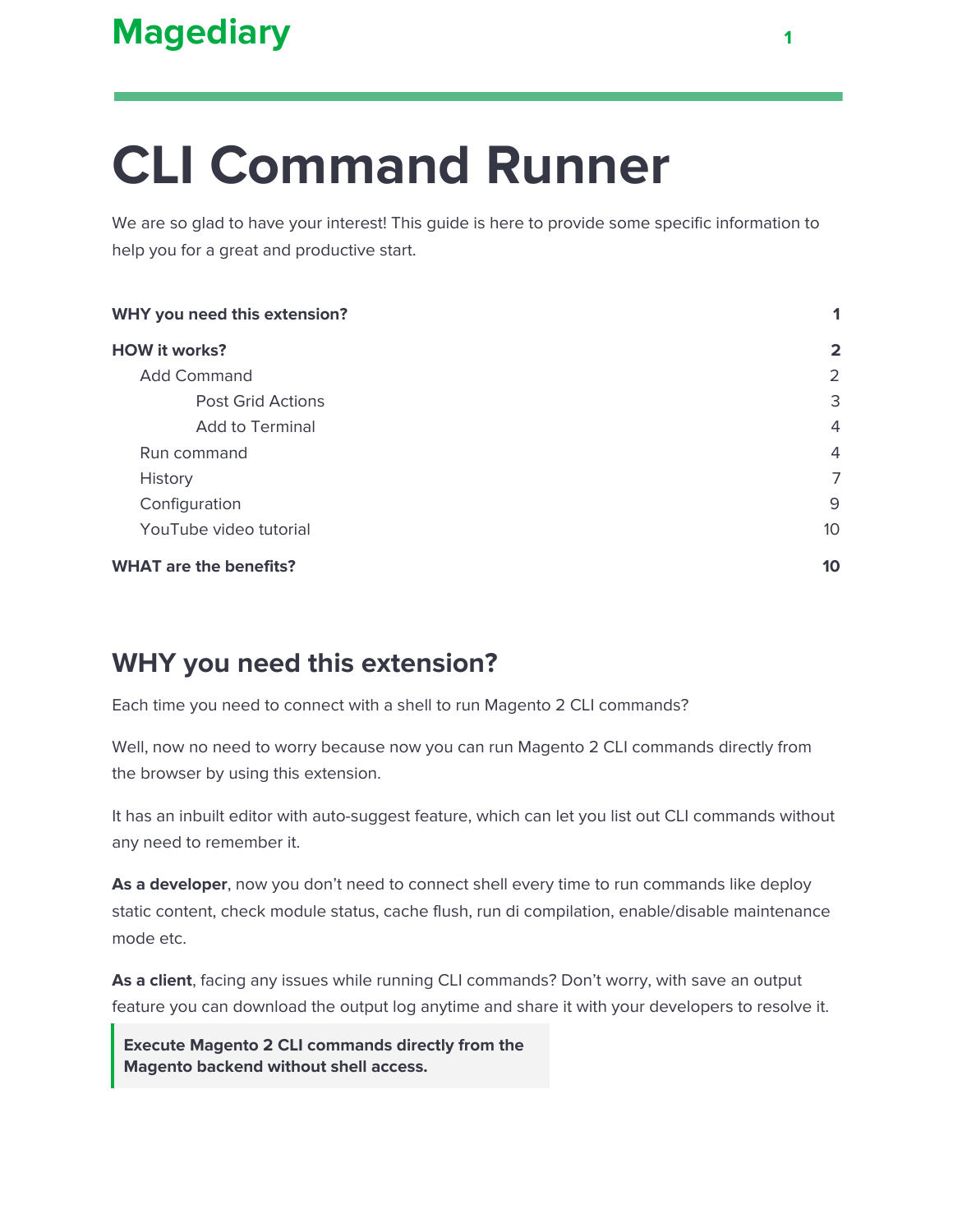# <span id="page-1-0"></span>**HOW it works?**

## <span id="page-1-1"></span>**Add Command**

Log into the Magento Admin panel and go to System → Command Runner by **Magediary → Command Manager.** 

Please note that during the initial setup this grid will be empty. The values appear once the administrator adds the commands on this page.

To add the Command, click the **Add Command** button on the upper-right corner of the page.

|                                                                                          | $\alpha$<br>admin v<br>Save<br>3                                          |
|------------------------------------------------------------------------------------------|---------------------------------------------------------------------------|
|                                                                                          | <b>Save and Continue Edit</b><br>$\leftarrow$ Back<br><b>Save Command</b> |
|                                                                                          |                                                                           |
| Deploy static view files<br>Title *                                                      | <b>Add Title</b>                                                          |
| setup:static-content:deploy -f -t Magento\luma<br>Command<br>cache:clean<br>$\mathbf{2}$ | $\overline{2}$                                                            |
| cache: clean<br>catalog:product:attributes:cleanup                                       | Add list of commands                                                      |
|                                                                                          |                                                                           |
|                                                                                          |                                                                           |
|                                                                                          |                                                                           |
|                                                                                          |                                                                           |
|                                                                                          |                                                                           |
|                                                                                          |                                                                           |
|                                                                                          |                                                                           |

**Title** is for the alias of commands list.

**Command** is the list of commands that is used to add in the console while preparing a list of commands during runtime.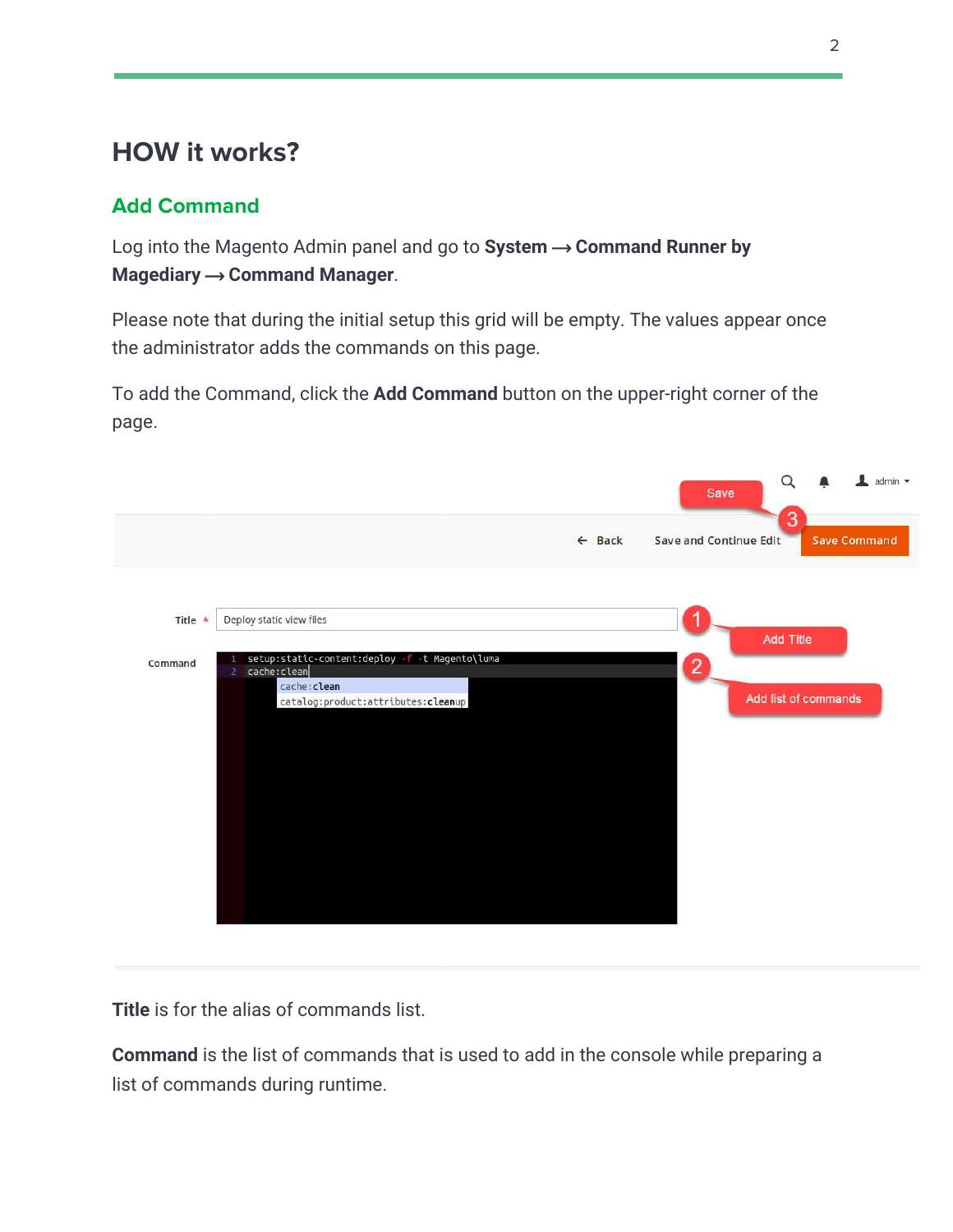● Auto-suggest is the key feature of this console editor. As soon as you start typing, the editor gives you command hint that you can use for the auto-completion.

#### <span id="page-2-0"></span>**Post Grid Actions**

Once the Commands list is saved, it will be displayed on the grid. The store administrator can perform several actions with them.

|                          |                 |                                        |                                                               |                          | Filters<br>Default View -                                        |                           | $\bullet$ Columns $\bullet$ |
|--------------------------|-----------------|----------------------------------------|---------------------------------------------------------------|--------------------------|------------------------------------------------------------------|---------------------------|-----------------------------|
|                          | 7 records found |                                        |                                                               | 20                       | $\blacktriangledown$<br>per page<br>$\left\langle \right\rangle$ | $\mathbf{1}$              | of 1                        |
| Actions $\bullet$        |                 |                                        |                                                               |                          |                                                                  |                           |                             |
| $\overline{\phantom{a}}$ | ID <sub>1</sub> | <b>Title</b>                           | Command                                                       | <b>Created At</b>        | <b>Updated At</b>                                                | Add to<br><b>Terminal</b> | Action                      |
|                          | 1               | Check cache status                     | cache:status                                                  | Jul 26, 2018 1:55:19 PM  | Jul 26, 2018 1:55:19 PM                                          | $\ddot{}$                 | Select $\triangle$<br>Edit  |
|                          | $\overline{2}$  | Disable cache                          | cache:status<br>cache:disable                                 | Jul 26, 2018 2:06:34 PM  | Jul 26, 2018 2:06:34 PM                                          | ٠                         | <b>Delete</b>               |
| n                        | $\overline{3}$  | Flush and enable cache                 | cache:flush<br>cache:status<br>cache:enable                   | Jul 26, 2018 2:07:34 PM  | Jul 26, 2018 2:07:34 PM                                          | $\ddot{}$                 | Select <b>v</b>             |
|                          | $\overline{4}$  | Deploy static view files of luma theme | setup:static-content:deploy -f -t Magento\luma<br>cache:clean | Jul 26, 2018 2:10:23 PM  | Jul 26, 2018 2:10:23 PM                                          | $\ddot{}$                 | Select <b>v</b>             |
| ш                        | 5               | Reindex all                            | indexer:reindex                                               | Jul 26, 2018 2:14:04 PM  | Jul 26, 2018 2:14:04 PM                                          | ÷                         | Select v                    |
|                          | 6               | Reindex and Cache clean                | indexer:reindex<br>cache:clean                                | Jul 27, 2018 12:21:21 PM | Jul 27, 2018 12:21:21 PM                                         | $\ddot{}$                 | Select <b>v</b>             |
| r.                       | $\overline{7}$  | Reindex                                | indexer:reindex                                               | Jul 28, 2018 3:26:23 PM  | Jul 28, 2018 3:26:23 PM                                          | ٠                         | Select <b>v</b>             |

**Terminal** 



The **Edit** and **Delete** are pretty straightforward.

The same

The present and the company of the present and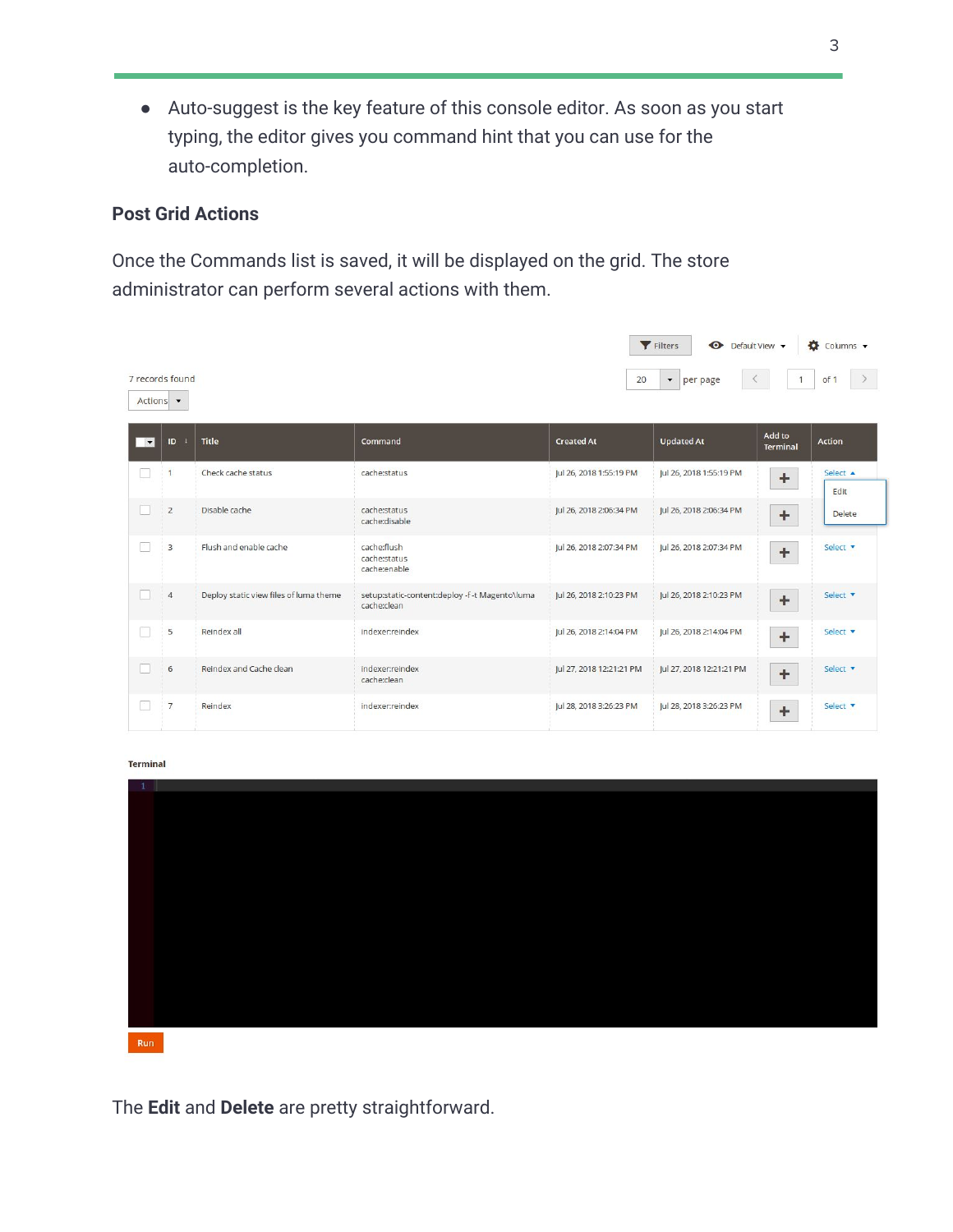#### <span id="page-3-0"></span>**Add to Terminal**

To add commands to the console terminal, click on **+** button and it adds saved commands list of a row to the console terminal.

You can also add commands to the terminal by manually typing.

You don't need to remember any command. Just start typing, and auto-suggest feature will help you to auto-complete the command.

| Add to<br><b>Updated At</b><br>ID<br><b>Title</b><br>Command<br><b>Created At</b><br><b>Action</b><br>□▼<br>$\sqrt{1}$<br>Terminal<br>Jul 26, 2018 1:55:19 PM<br>Jul 26, 2018 1:55:19 PM<br>$\mathbf{1}$<br>Check cache status<br>cache:status<br>Select <b>v</b><br>$\ddagger$<br>n<br>$\overline{2}$<br>Disable cache<br>cache:status<br>Jul 26, 2018 2:06:34 PM<br>Select <b>v</b><br>Jul 26, 2018 2:06:34 PM<br>$\begin{array}{c} + \end{array}$<br>cache:disable<br>cache:flush<br>3<br>Flush and enable cache<br>L.<br>Select <b>v</b><br>÷<br>cache:status<br>Add list of commands into the<br>cache:enable<br>terminal by click on this + button<br>setup:static-content:deploy -f -t Magento\luma<br>Deploy static view files of luma theme<br>H<br>$\overline{4}$<br>Select <b>v</b><br>÷<br>cache:clean<br>5<br>Reindex all<br>indexer:reindex<br>Jul 26, 2018 2:14:04 PM<br>Jul 26, 2018 2:14:04 PM<br>Select <b>v</b><br>$\mathbf{L}$<br>÷<br><b>Terminal</b><br>setup:static-content:deploy -f -t Magento\luma<br>л.<br>cache:clean<br>$2 -$<br>indexer:reindex<br>3<br>$\overline{4}$ | Actions $\bullet$ |  |  |  |
|------------------------------------------------------------------------------------------------------------------------------------------------------------------------------------------------------------------------------------------------------------------------------------------------------------------------------------------------------------------------------------------------------------------------------------------------------------------------------------------------------------------------------------------------------------------------------------------------------------------------------------------------------------------------------------------------------------------------------------------------------------------------------------------------------------------------------------------------------------------------------------------------------------------------------------------------------------------------------------------------------------------------------------------------------------------------------------------------------|-------------------|--|--|--|
|                                                                                                                                                                                                                                                                                                                                                                                                                                                                                                                                                                                                                                                                                                                                                                                                                                                                                                                                                                                                                                                                                                      |                   |  |  |  |
|                                                                                                                                                                                                                                                                                                                                                                                                                                                                                                                                                                                                                                                                                                                                                                                                                                                                                                                                                                                                                                                                                                      |                   |  |  |  |
|                                                                                                                                                                                                                                                                                                                                                                                                                                                                                                                                                                                                                                                                                                                                                                                                                                                                                                                                                                                                                                                                                                      |                   |  |  |  |
|                                                                                                                                                                                                                                                                                                                                                                                                                                                                                                                                                                                                                                                                                                                                                                                                                                                                                                                                                                                                                                                                                                      |                   |  |  |  |
|                                                                                                                                                                                                                                                                                                                                                                                                                                                                                                                                                                                                                                                                                                                                                                                                                                                                                                                                                                                                                                                                                                      |                   |  |  |  |
|                                                                                                                                                                                                                                                                                                                                                                                                                                                                                                                                                                                                                                                                                                                                                                                                                                                                                                                                                                                                                                                                                                      |                   |  |  |  |
|                                                                                                                                                                                                                                                                                                                                                                                                                                                                                                                                                                                                                                                                                                                                                                                                                                                                                                                                                                                                                                                                                                      |                   |  |  |  |
| <b>Run</b>                                                                                                                                                                                                                                                                                                                                                                                                                                                                                                                                                                                                                                                                                                                                                                                                                                                                                                                                                                                                                                                                                           |                   |  |  |  |

<span id="page-3-1"></span>After add commands to the console terminal, you can run them that are described in the next section.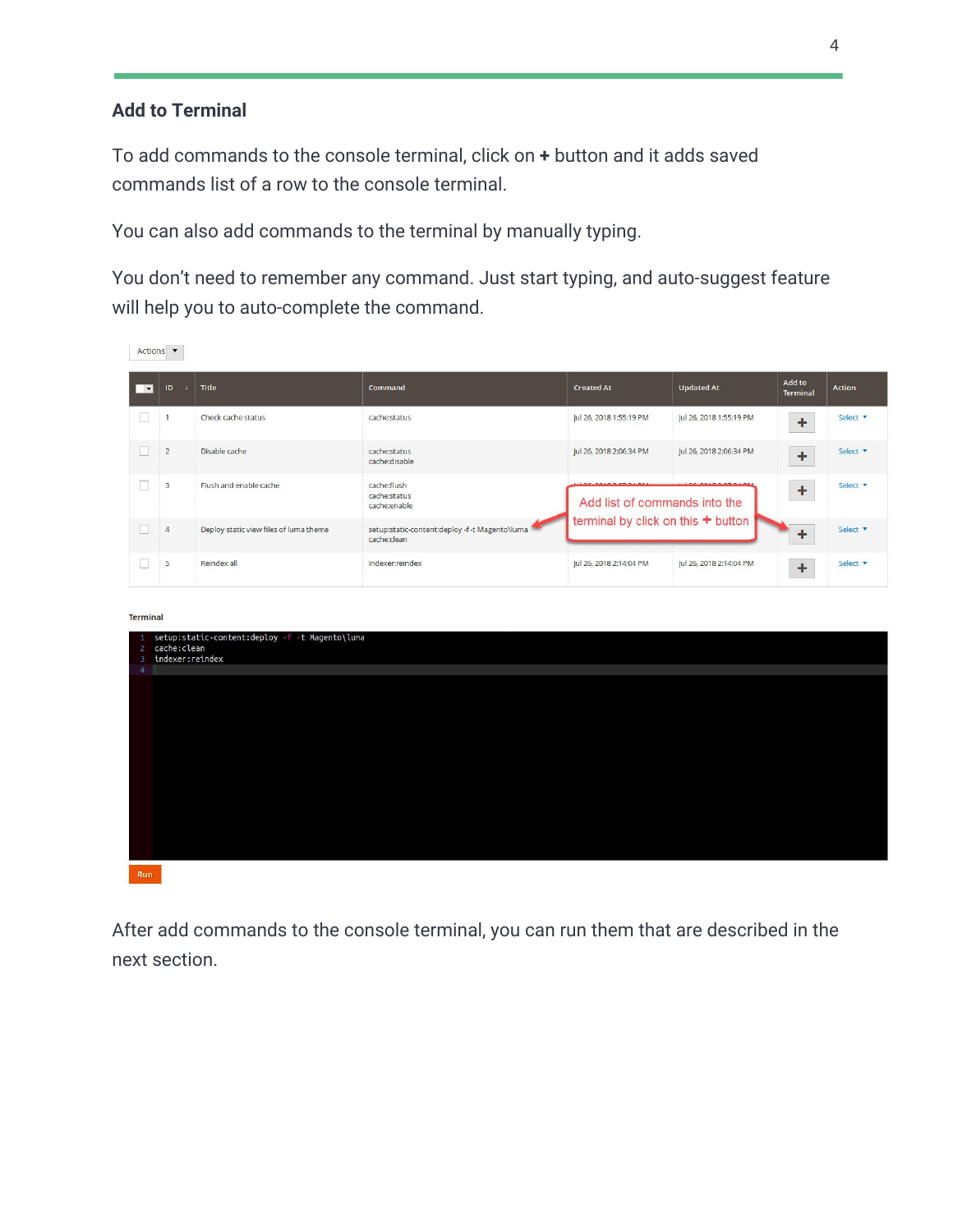#### **Run command**

Log into the Magento Admin panel and go to System → Command Runner by **Magediary → Command Manager.** 

|                     |                                |                                                                          | cache:enable                                                  |                         |                         |                      |                 |
|---------------------|--------------------------------|--------------------------------------------------------------------------|---------------------------------------------------------------|-------------------------|-------------------------|----------------------|-----------------|
| П                   | $\overline{4}$                 | Deploy static view files of luma theme                                   | setup:static-content:deploy -f -t Magento\luma<br>cache:clean | Jul 26, 2018 2:10:23 PM | Jul 26, 2018 2:10:23 PM | $\ddot{\phantom{1}}$ | Select <b>v</b> |
| П                   | 5                              | Reindex all                                                              | indexer:reindex                                               | Jul 26, 2018 2:14:04 PM | Jul 26, 2018 2:14:04 PM | $\ddot{}$            | Select v        |
| <b>Terminal</b>     |                                |                                                                          |                                                               |                         |                         |                      |                 |
| $\overline{2}$<br>Е | cache:clean<br>indexer:reindex | setup:static-content:deploy -f -t Magento\luma                           |                                                               |                         |                         |                      |                 |
|                     |                                |                                                                          |                                                               |                         |                         |                      |                 |
|                     |                                |                                                                          |                                                               |                         |                         |                      |                 |
|                     |                                |                                                                          |                                                               |                         |                         |                      |                 |
|                     |                                |                                                                          |                                                               |                         |                         |                      |                 |
|                     |                                |                                                                          |                                                               |                         |                         |                      |                 |
|                     |                                |                                                                          |                                                               |                         |                         |                      |                 |
|                     |                                |                                                                          |                                                               |                         |                         |                      |                 |
| <b>Run</b>          |                                | Run CLI commands listed in the terminal<br>by click on this 'Run' button |                                                               |                         |                         |                      |                 |

Please note that during the initial page load this console editor will be empty. The values appear once the administrator adds the commands from the grid **Add to Console** action or add commands manually by typing.

**Auto-suggest is the key feature of this console editor. As you start typing, the editor gives you command hint that you can use for the auto-completion.**

**Run** button allows the administrator to run all commands listed in the console editor. After completing it will give you the final output in the modal popup from there you can see and download the output.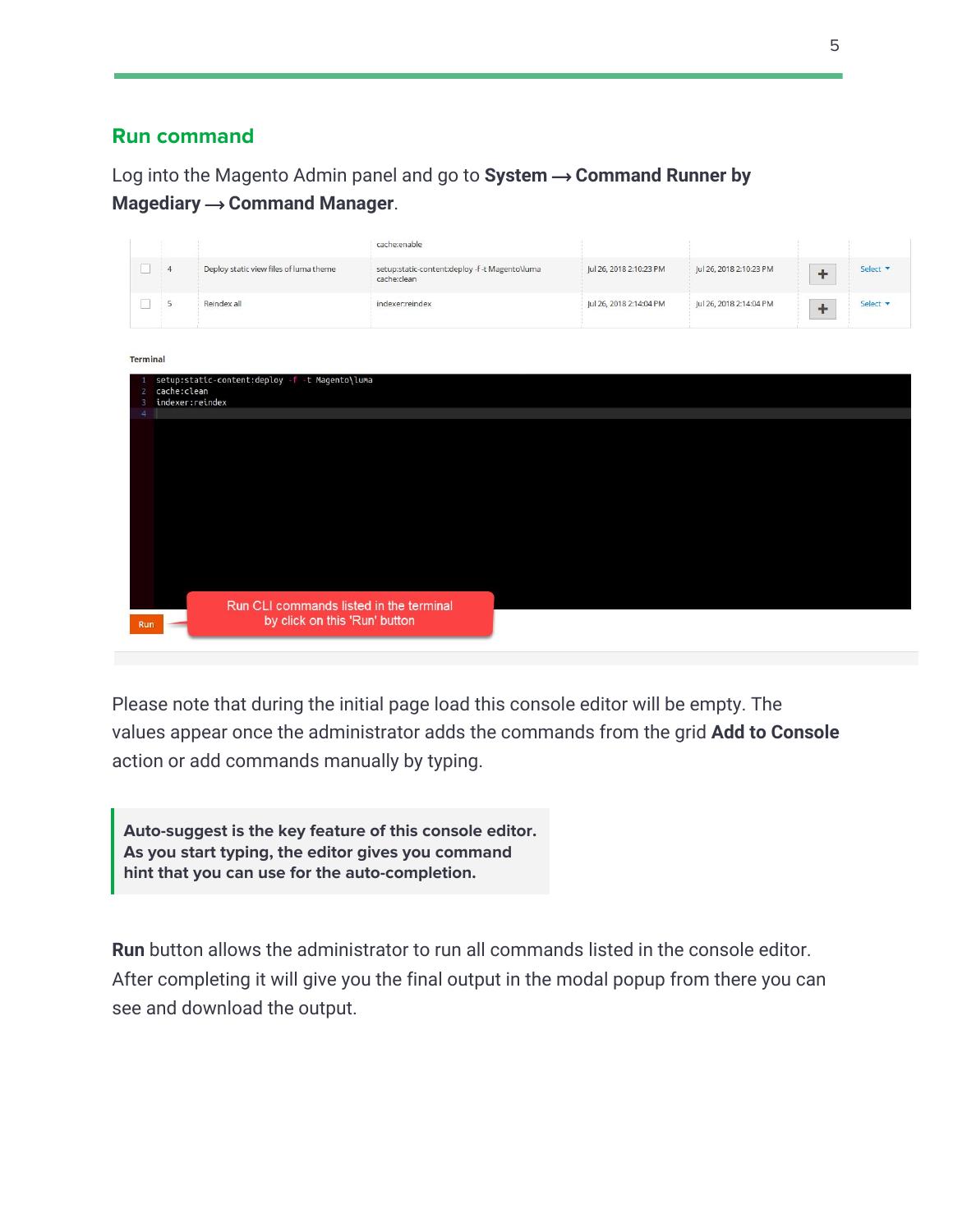

The administrator can always see and download the history of run commands which is described in the next section.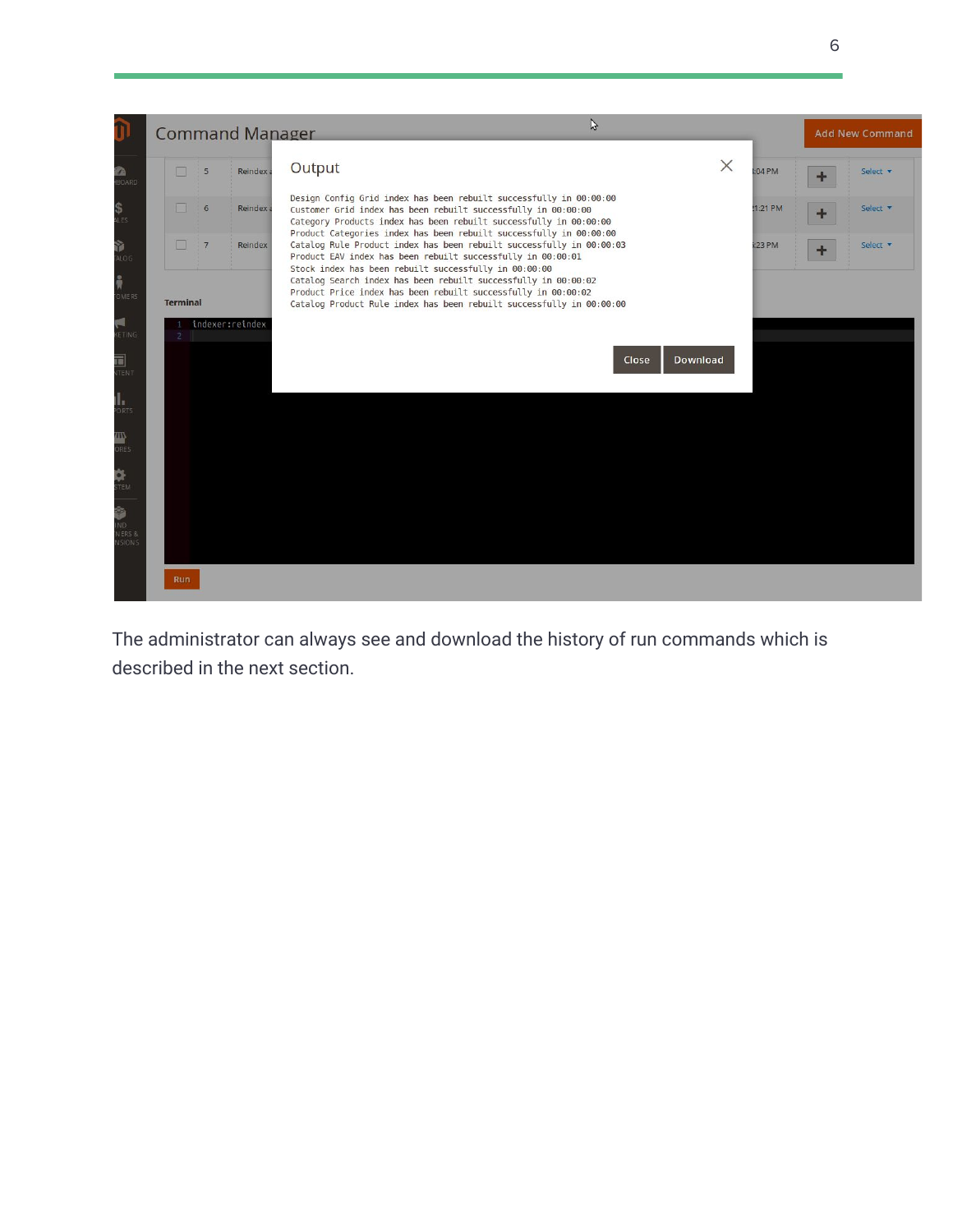### <span id="page-6-0"></span>**History**

Log into the Magento Admin panel and go to System → Command Runner by **Magediary → Log.** 

|                 | Log History     |                                                               |                                                          | $\frac{1}{2}$ admin $\sqrt{ }$<br>Q                                 |
|-----------------|-----------------|---------------------------------------------------------------|----------------------------------------------------------|---------------------------------------------------------------------|
| 3 records found |                 |                                                               | Filters<br>20<br>per page<br>Y                           | Default View v<br>Columns v<br>of 1<br>$\rightarrow$<br>1<br>$\leq$ |
| ID              | <b>Username</b> | Command                                                       | <b>Actions</b>                                           | <b>Created At</b>                                                   |
| 1               | admin           | cache:status                                                  | <b>O</b> View<br>Download                                | Jul 26, 2018 2:32:39 PM                                             |
| $\overline{2}$  | admin           | indexer:reindex                                               | <b>←</b> View<br><b>こ</b> Download                       | Jul 27, 2018 11:07:14 AM                                            |
| $\overline{3}$  | admin           | setup:static-content:deploy -f -t Magento\luma<br>cache:clean | <b>O</b> View<br>Download                                | Jul 27, 2018 11:07:39 AM                                            |
|                 |                 |                                                               | Download output log<br>View output log in<br>modal popup |                                                                     |

Please note that during the initial setup this grid will be empty. The values appear once the administrator runs commands on the Command Manager page which is described in the previous section.

**ID** specifies the unique id of the history.

**Username** specifies the name of admin user who ran commands.

**Command** specifies the list of commands used to run during runtime.

**Created At** specifies the date and time of action when commands run.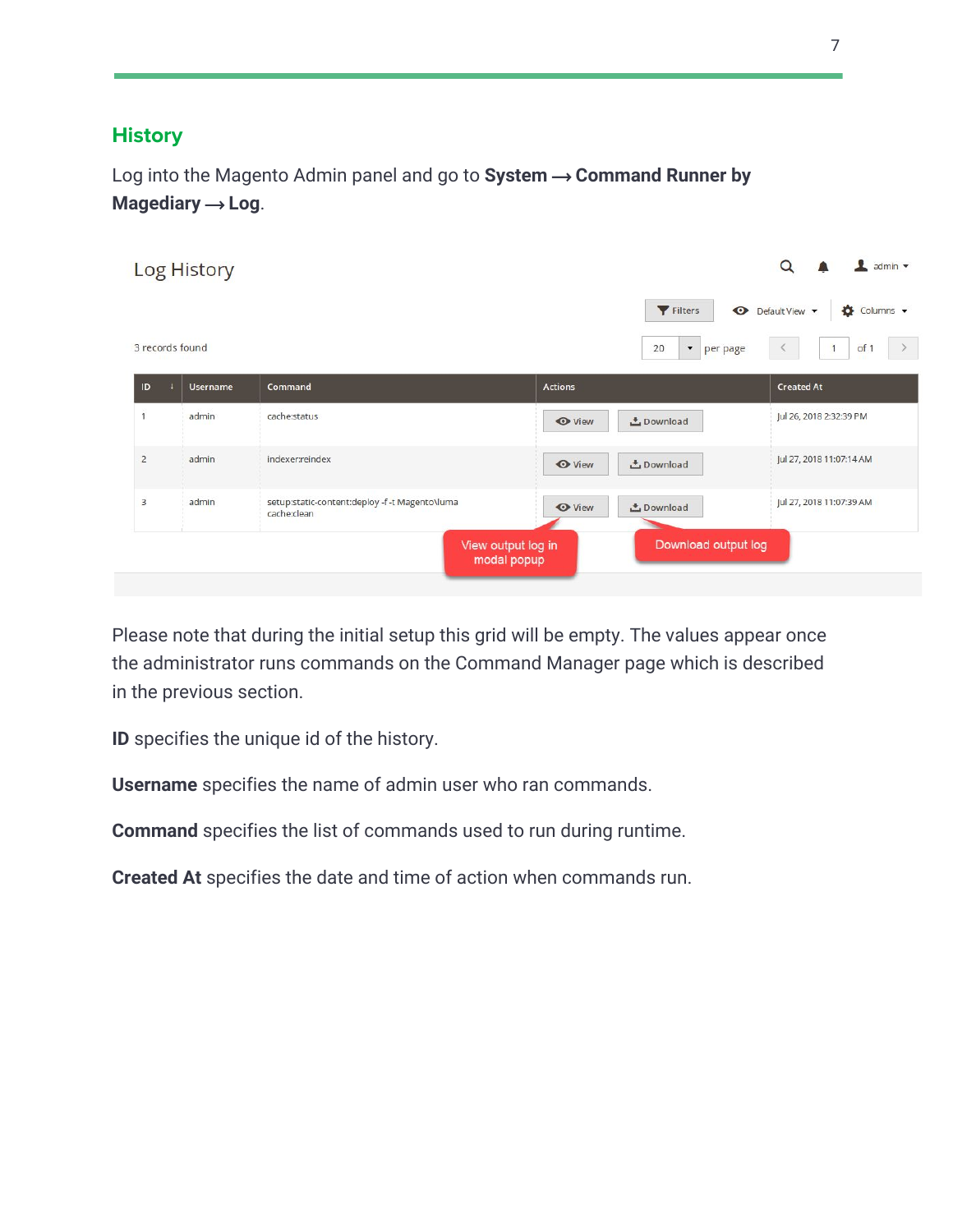| <b>RA</b><br>HBOARD       | Log Histon      |          | Output                                                                                                                                                                                                    | X     |                          | $admin$ $\star$ |
|---------------------------|-----------------|----------|-----------------------------------------------------------------------------------------------------------------------------------------------------------------------------------------------------------|-------|--------------------------|-----------------|
| $S_{ALES}$                |                 |          | Design Config Grid index has been rebuilt successfully in 00:00:00<br>Customer Grid index has been rebuilt successfully in 00:00:00<br>Category Products index has been rebuilt successfully in 00:00:00  |       | efault View              | Columns v       |
| 命<br>TALOG                | 3 records found |          | Product Categories index has been rebuilt successfully in 00:00:00<br>Catalog Rule Product index has been rebuilt successfully in 00:00:03<br>Product EAV index has been rebuilt successfully in 00:00:01 |       |                          | of 1            |
| 请<br><b>TOMERS</b>        | ID              | Username | Stock index has been rebuilt successfully in 00:00:00<br>Catalog Search index has been rebuilt successfully in 00:00:02<br>Product Price index has been rebuilt successfully in 00:00:02                  |       | <b>Created At</b>        |                 |
| $\blacksquare$            |                 | admin    | Catalog Product Rule index has been rebuilt successfully in 00:00:00                                                                                                                                      |       | Jul 26, 2018 2:32:39 PM  |                 |
| <b>IKE TING</b><br>$\Box$ | $\overline{2}$  | admin    |                                                                                                                                                                                                           | Close | Jul 27, 2018 11:07:14 AM |                 |
| NTENT<br>ıl.              | $\overline{3}$  | admin    |                                                                                                                                                                                                           |       | Jul 27, 2018 11:07:39 AM |                 |
| <b>PORTS</b>              |                 |          |                                                                                                                                                                                                           |       |                          |                 |
| ∕m<br><b>TORES</b>        |                 |          |                                                                                                                                                                                                           |       |                          |                 |

| <b>Log History</b> |                       | <b>O</b> $\oplus$ output(4).log (~/Downloads) - gedit                                                                                                                                                                                                                                                                                                  |      | admin $\sqrt{*}$ |
|--------------------|-----------------------|--------------------------------------------------------------------------------------------------------------------------------------------------------------------------------------------------------------------------------------------------------------------------------------------------------------------------------------------------------|------|------------------|
|                    |                       | 匝<br>Open $\blacktriangledown$                                                                                                                                                                                                                                                                                                                         | Save | Columns v        |
| 3 records found    |                       | Design Config Grid index has been rebuilt successfully in 00:00:00<br>Customer Grid index has been rebuilt successfully in 00:00:00<br>Category Products index has been rebuilt successfully in 00:00:00<br>Product Categories index has been rebuilt successfully in 00:00:00<br>Catalog Rule Product index has been rebuilt successfully in 00:00:03 |      | of 1             |
| ID                 | <b>Username</b>       | corProduct EAV index has been rebuilt successfully in 00:00:01<br>Stock index has been rebuilt successfully in 00:00:00                                                                                                                                                                                                                                |      |                  |
|                    | admin                 | Catalog Search index has been rebuilt successfully in 00:00:02<br>cad Product Price index has been rebuilt successfully in 00:00:02<br>Catalog Product Rule index has been rebuilt successfully in 00:00:00                                                                                                                                            |      | :32:39 PM        |
| $\overline{2}$     | admin<br>indi         |                                                                                                                                                                                                                                                                                                                                                        |      | 1:07:14 AM       |
| $\overline{3}$     | admin<br>sett<br>cacl |                                                                                                                                                                                                                                                                                                                                                        |      | 1:07:39 AM       |
|                    |                       |                                                                                                                                                                                                                                                                                                                                                        |      |                  |

**Actions** specifies the actions:

- **● View** (view output result in the modal popup)
- **● Download** (download output results in the text format)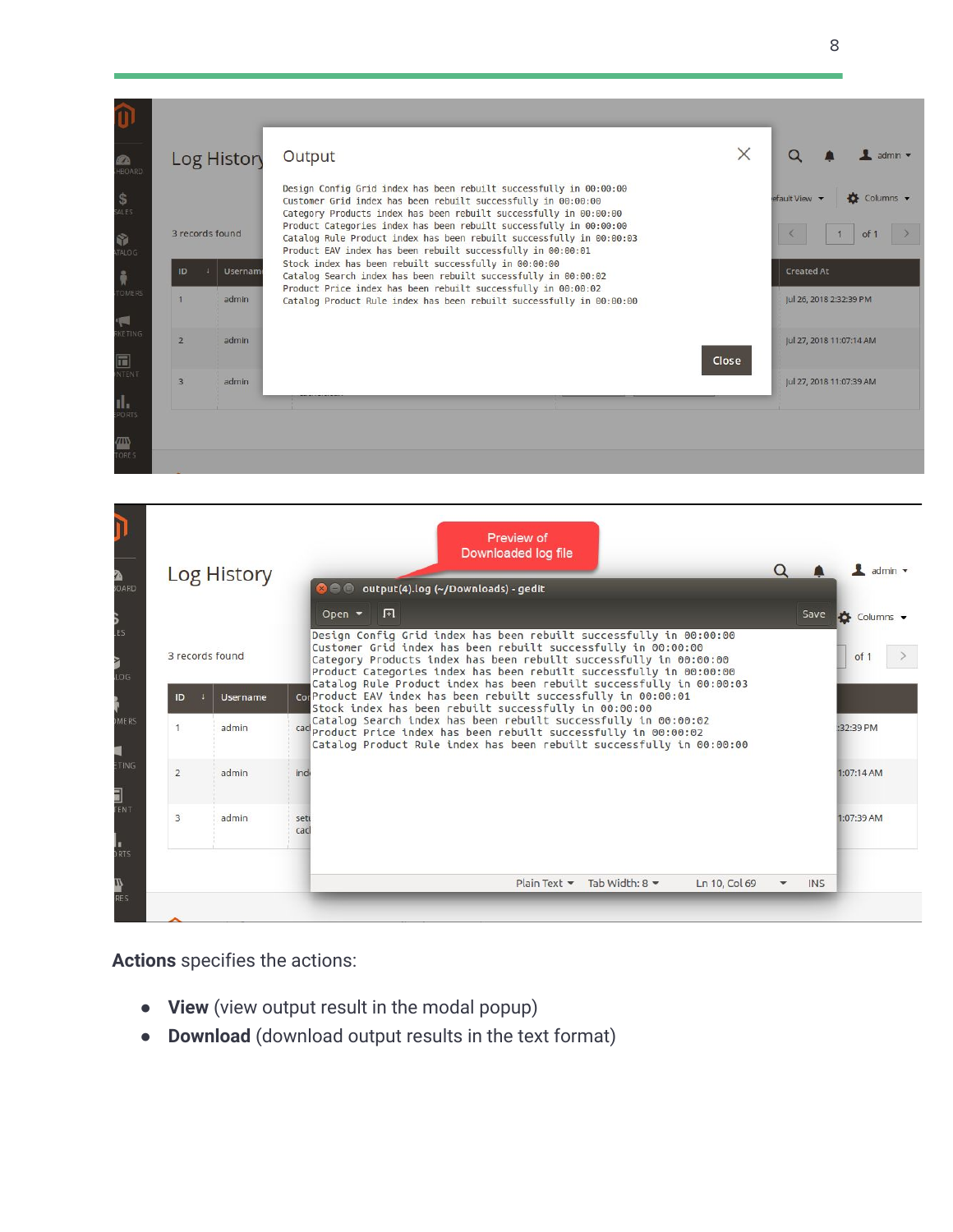## <span id="page-8-0"></span>**Configuration**

Log into the Magento Admin panel and go to **Stores**  $\rightarrow$  **Configuration**  $\rightarrow$  **Magediary**  $\rightarrow$ **Command Runner**.

| Configuration         |                         |                               |                | $\alpha$           | $\Box$ admin $\blacktriangledown$ |
|-----------------------|-------------------------|-------------------------------|----------------|--------------------|-----------------------------------|
| <b>Store View:</b>    | Default Config v        | $\bullet$                     |                |                    | <b>Save Config</b>                |
| <b>GENERAL</b>        | $\checkmark$<br>Log     |                               |                |                    |                                   |
| <b>CATALOG</b>        | $\checkmark$            | <b>Auto Clean</b><br>[global] | Yes            | $\pmb{\mathrm{v}}$ |                                   |
| <b>CUSTOMERS</b>      | $\checkmark$            | Auto clear after days         | $\overline{7}$ |                    |                                   |
| <b>SALES</b>          | $\checkmark$            | [global]                      |                |                    |                                   |
| <b>MAGEDIARY</b>      | $\widehat{\phantom{0}}$ |                               |                |                    |                                   |
| <b>Command Runner</b> |                         |                               |                |                    |                                   |
| <b>SERVICES</b>       | $\checkmark$            |                               |                |                    |                                   |
| <b>ADVANCED</b>       | $\checkmark$            |                               |                |                    |                                   |

You'll see the preference: **Log**. This preference lets you configure multiple parameters.

**Auto clean** enables delete of command output logs ran by admin users.

**Auto clean after days** sets a delay period (in days). Logs older than this period will be automatically deleted by a cron job that runs on a daily basis at midnight.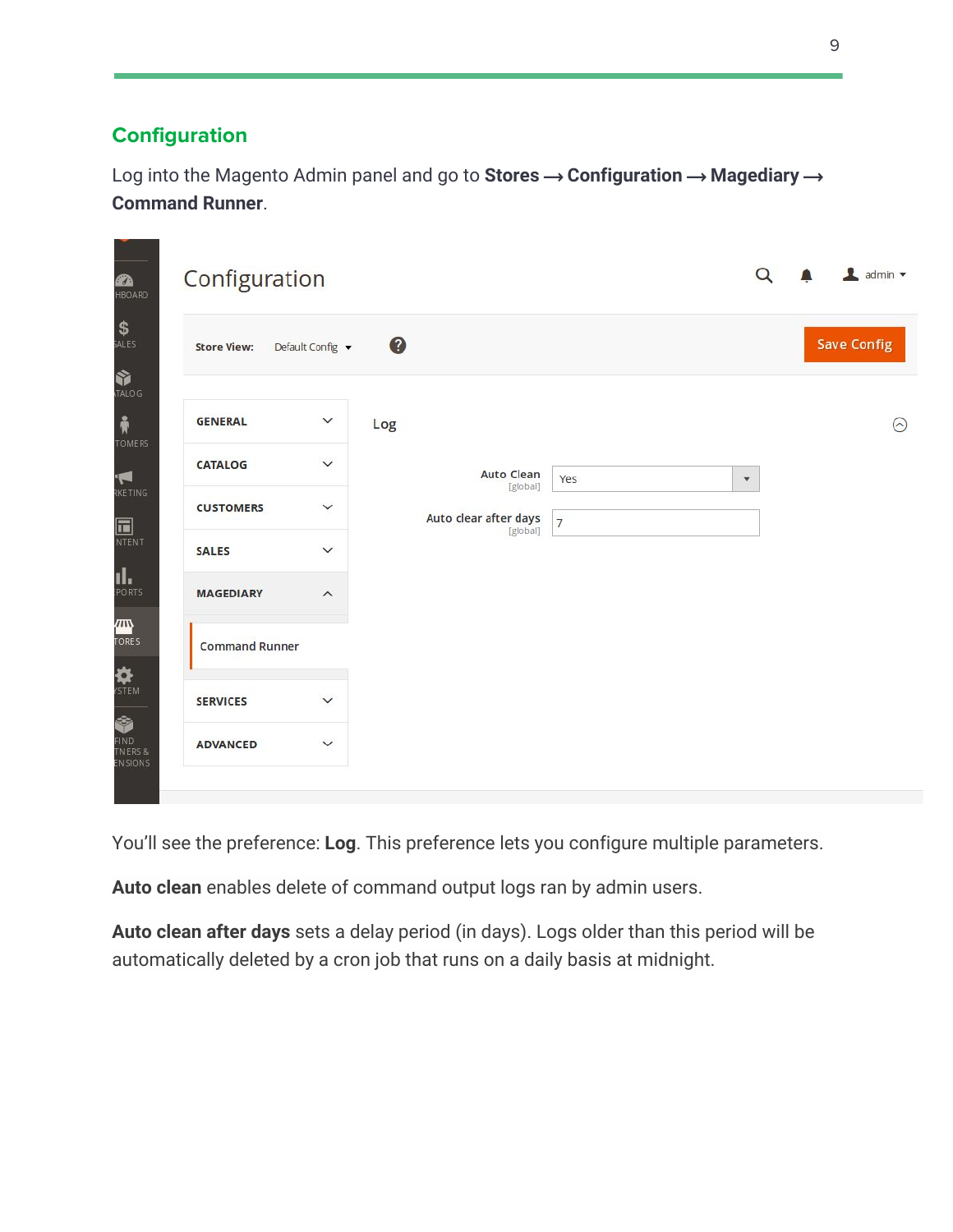We can manager permission for the admin user from System → Permission → User **Roles**.



#### <span id="page-9-0"></span>**YouTube video tutorial**

- 1. CLI Command Runner How it works Demo
	- <https://youtu.be/Hk0UYGa2fuo>
- <span id="page-9-1"></span>2. CLI Command Runner - ACL - Demo
	- <https://youtu.be/BH91ksap8g4>